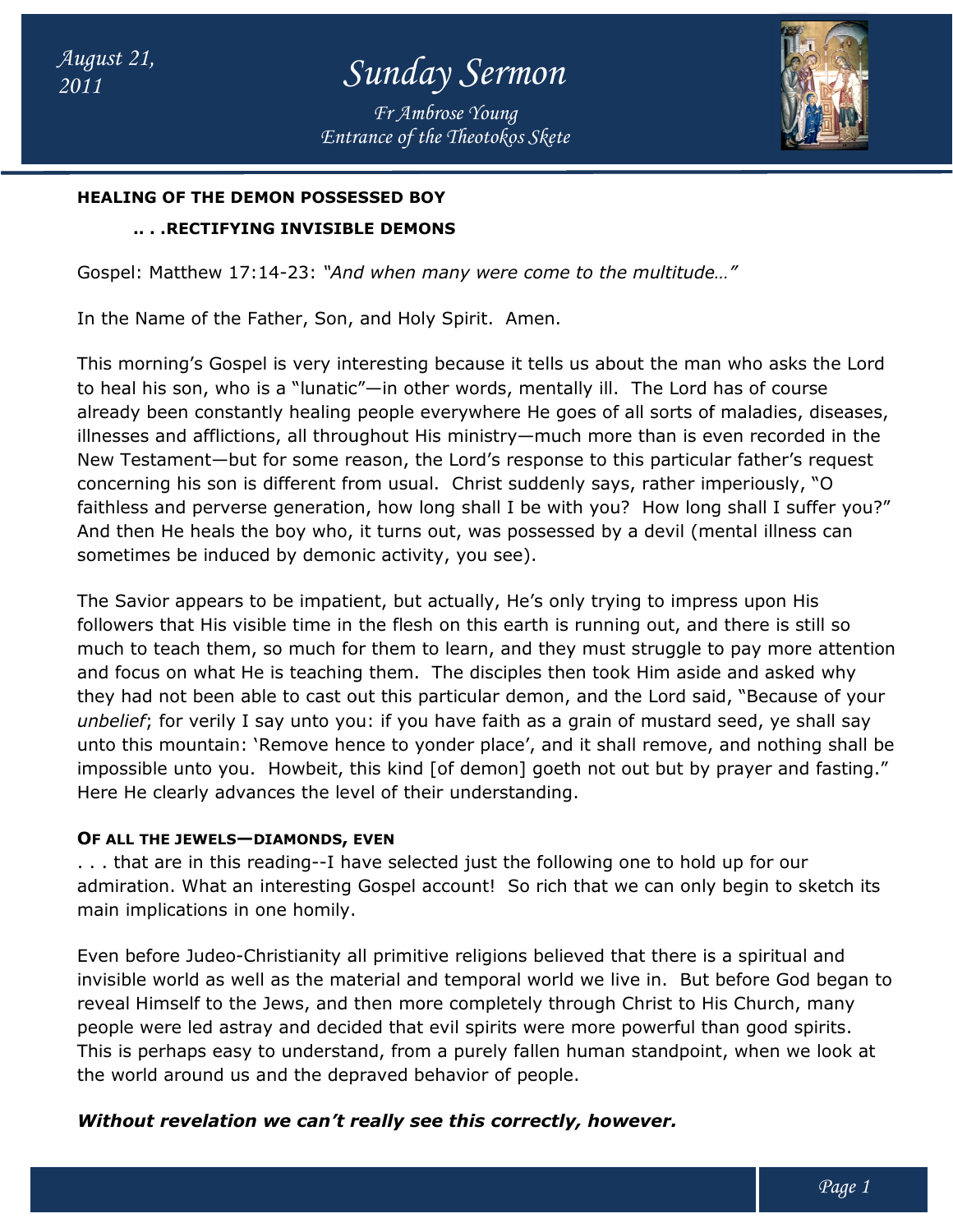# *<sup>2011</sup> Sunday Sermon*

*Entrance of the Theotokos Skete Fr Ambrose Young*



You see, some pagans--even still today--built temples to these evil spirits, deifying them. The ancient Egyptians of course come to mind, but so also modern day Hindus, among others. The ancient Egyptians of course come to mind, but so also modern day Hindus, among ot<br>In their "theology" they came to believe that they must constantly appease these wicked "gods" and, as St. Nicolai Velimirovich observes, in their religions "this world seemed to be a racecourse, where men and evil spirits competed with one another. Evil spirits tormented "gods" and, as St. Nicolai Velimirovich observes, in their religions "this world seemed to be a<br>racecourse, where men and evil spirits competed with one another. Evil spirits tormented<br>men more and more, and blinded them, good God and of the great, God-given power of the good spirits." built temples to these evil spirits, deifying them<br>mind, but so also modern day Hindus, among ot<br>hat they must constantly appease these wicked

### **BROTHERS AND SISTERS, THIS IS STILL GOING ON AROUND US TODAY.**

Those among our contemporaries who dabble in the occult—even sometimes Orthodox Christians!—are seeking power from these evil spirits, rather than seeking refuge in our Good Christians!—are seeking power from these evil spirits, rather than seeking refuge in our (<br>God, Jesus Christ, the Second Person of the All-Blessed and Eternally Holy Trinity. And, among otherwise right-believing Christians, there is sometimes a kind of superstitious idea among otherwise right-believing Christians, there is sometimes a kind of superstitious idea<br>that our True God is an angry God who must be appeased, who is waiting to trap us and catch us enjoying ourselves. This, however, reflects a pagan outlook, *not* a Christian one. From their minds any idea of<br>the good spirits."<br>**AROUND US TODAY.**<br>The occult—even sometimes Orthodox<br>spirits, rather than seeking refuge in our Good<br>Blessed and Eternally Holy Trinity. And,<br>re is sometimes a kind of super

When the Savior came into this world two thousand years ago almost e Savior everyone on earth believed in and served exclusively evil spirits whom they had deified and sought to appease. This is why Christ called the Leader of these spirits, Satan, "the Prince of this world." The Lord did not seek to utterly annihilate this world of demons, but, rather, revealed and confirmed the existence of the invisible spiritual world as it is *in reality*, and not as it "appears" to those outside Revelation. He made it quite clear that there are good spirits, and "appears" to those outside Revelation. He made it quite clear that there are good spirits, ar<br>they are angels, and these angels are immensely more powerful than evil spirits, which are the fallen angels. This is why we do not serve or appease or even seek to have even the slightest contact with the fallen spirits. We not only don't need to, but we are warned that it is exceedingly dangerous to do so. This is why we make abundant use of Holy Water, incense, candles, icons, etc., especially in our homes, for these things are fearsome to demons and drive them out. ved in and served exclusively evil spirits whom they had deified and sought to app<br>is why Christ called the Leader of these spirits, Satan, "the Prince of this world."<br>did not seek to utterly annihilate this world of demon angels. This is why we do not serve or appease or even seek to have even the<br>contact with the fallen spirits. We not only don't need to, but we are warned that it<br>ingly dangerous to do so. This is why we make abundant use a Christian one.<br>st everyone on ear<br>d and sought to app<br>ice of this world."<br>ther, revealed and

## **SO, HOW DO WE OPEN OURSELVES TO THE WORLD OF LVES OF INVISIBLE DEMONS?**

It happens easily, and it happens all the time. Let me just list a few of the ways in which we can, perhaps even without fully realizing it, open a door just a crack, just enough for one of It happens easily, and it happens all the time. Let me just list a few of the ways in which we<br>can, perhaps even without fully realizing it, open a door just a crack, just enough for one of<br>these imps to slip through and b childhood and even in families where traditional Orthodox spirituality and piety either don't exist or are compromised for one reason or another because we don't pass on these teachings to our children. There are obvious things, like playing "innocently" with ouija boards. But then there are those who go to mediums (believe it or not, there are even some supposedly then there are those who go to mediums (believe it or not, there are even some supposedly<br>Orthodox women who claim to *be* "mediums"—a contradiction in terms, of course). Reading childhood and even in families where traditional Orthodox spirituality and piety either don't<br>exist or are compromised for one reason or another because we don't pass on these teachin<br>to our children. There are obvious thi spiritual world as it is *in reality*, and not as<br>te made it quite clear that there are good s<br>innensely more powerful than evil spirits, w<br>serve or appease or even seek to have eve<br>We not only don't need to, but we are wa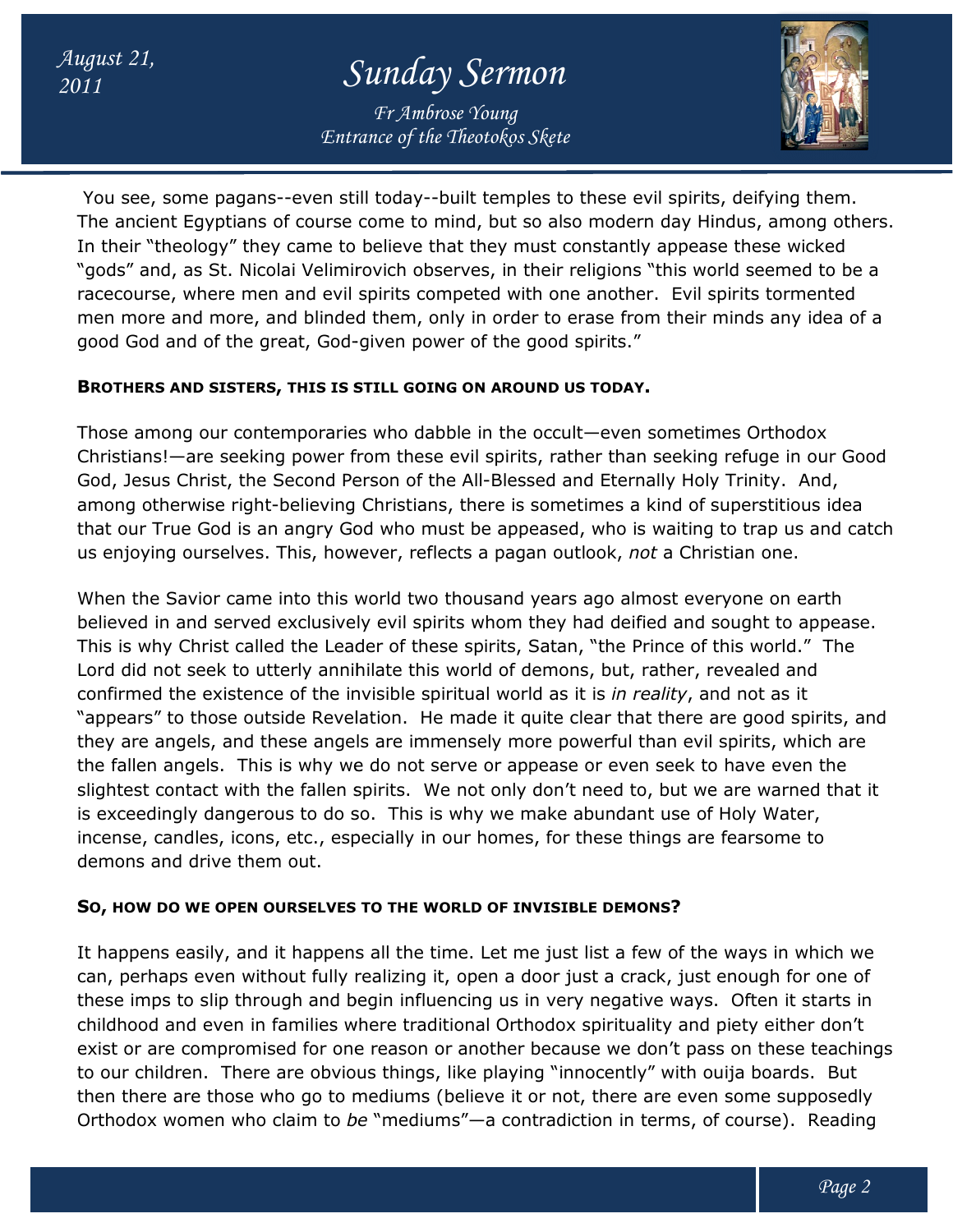# *<sup>2011</sup> Sunday Sermon*

*Entrance of the Theotokos Skete Fr Ambrose Young*



tea leaves, by the way—something very popular among some old world Orthodox—is another tea leaves, by the way—something very popular among some old world Orthodox—is another<br>form of mediumism. Consulting fortune tellers, tarot card readers, etc. These are all more of the same thing. All of this is risky, at best, and certainly sinful, and at worst it invites an evil spirit into our homes, our lives, our very minds.

But in addition to these things, which are actually pretty obvious, I have to mention some less obvious ways in which the portals to the invisible world of fallen spirits is opened: one of these is through an abuse of alcohol and drugs. Countless souls have already been harmed and even lost in this way. It's no accident that our staunch forebears used to refer to "demon rum". To this I must also add an abuse of sex, which includes pornography and even so called "soft" porn. We seem to no longer teach fr om behavior of any kind is blessed only between a man and a woman in marriage. There is a demon of lust, and those who violate God's law with regard to sex open the door to this particularly vile demon. e thing. All of this is risky, at best, and certainly sinful, and at worst it invites an e<br>o our homes, our lives, our very minds.<br>ddition to these things, which are actually pretty obvious, I have to mention some l<br>ways i in this way. It's no accident that our staunch forebears used to refer to "demor<br>this I must also add an abuse of sex, which includes pornography and even so-<br>ft" porn. We seem to no longer teach from the pulpit or the amv ve already been harmed and<br>ears used to refer to "demor<br>s pornography and even so-

### **T**HE SCRIPTURES TELL US THAT IN JUST ONE SINGLE CRAZY MAN WHO WAS HEALED BY THE LORD **THERE WAS A WHOLE "LEGION"—THAT IS , SEVERAL THOUSAND EVIL SPIRITS.**

Evil spirits are numerous—although not as many as the good angels, by any means. Evil spirits are numerous—although not as many as the good angels, by any means.<br>According to St. Dionysios the Areopagite, only one third of the angels fell from heaven into hell; so that means that there are *far* more good angels than fallen. But, still, these evil angels are many.

## **THIS IS THE TIME OF THE GREAT T ESTING, THE GREAT SIFTING OF SOULS, AND ACCORDING TO MANY RECENT SAINTS AND ELDERS THAT THAT TIME DERS THAT IS NOW**

According to Orthodox teaching and many holy elders, as well as Scripture, the "time of the According to Orthodox teaching and many holy elders, as well as Scripture, the "time of the<br>end" is when more demons will be released from hell to torment human beings than before. What Scripture calls "the power that restrains" the Evil One will be removed from the earth in preparation for the Last Times, the coming of the antichrist, and the return of the Lord. already here. It is upon us. And this explains why, in less than a century—really beginning with World War I--we have seen an unbelievably savage attack of human beings upon other humans, in war, in genocide, in holocausts and in immorality. The demon inspired atheists of the 20<sup>th</sup> (and now, the 21<sup>st</sup>) century have caused more human suffering and death than all the rest of history put together! (We don't study history any more—and it isn't taught honestly in our schools, either--so most people don't see this.) During the same time in which we have achieved amazing technological and medical advances and seeming miracles, the influence of the demonic world has become greater, stronger, and more powerful than has ever been seen before in history. We should make careful and prudent note of this. Scripture calls "the power that restrains" the Evil One will be removed freation for the Last Times, the coming of the antichrist, and the return of ly here. It is upon us. And this explains why, in less than a century—rea ved amazing technological and medical advances and seeming miracles, the influence of<br>emonic world has become greater, stronger, and more powerful than has ever been seen<br>e in history. We should make careful and prudent no ccording to St. Dionysios the Areopagite, only one third of the angels fell from heaven into<br>ell; so that means that there are *far* more good angels than fallen. But, still, these evil<br>ngels are many.<br>**HIS IS THE TIME OF** Lord. It is